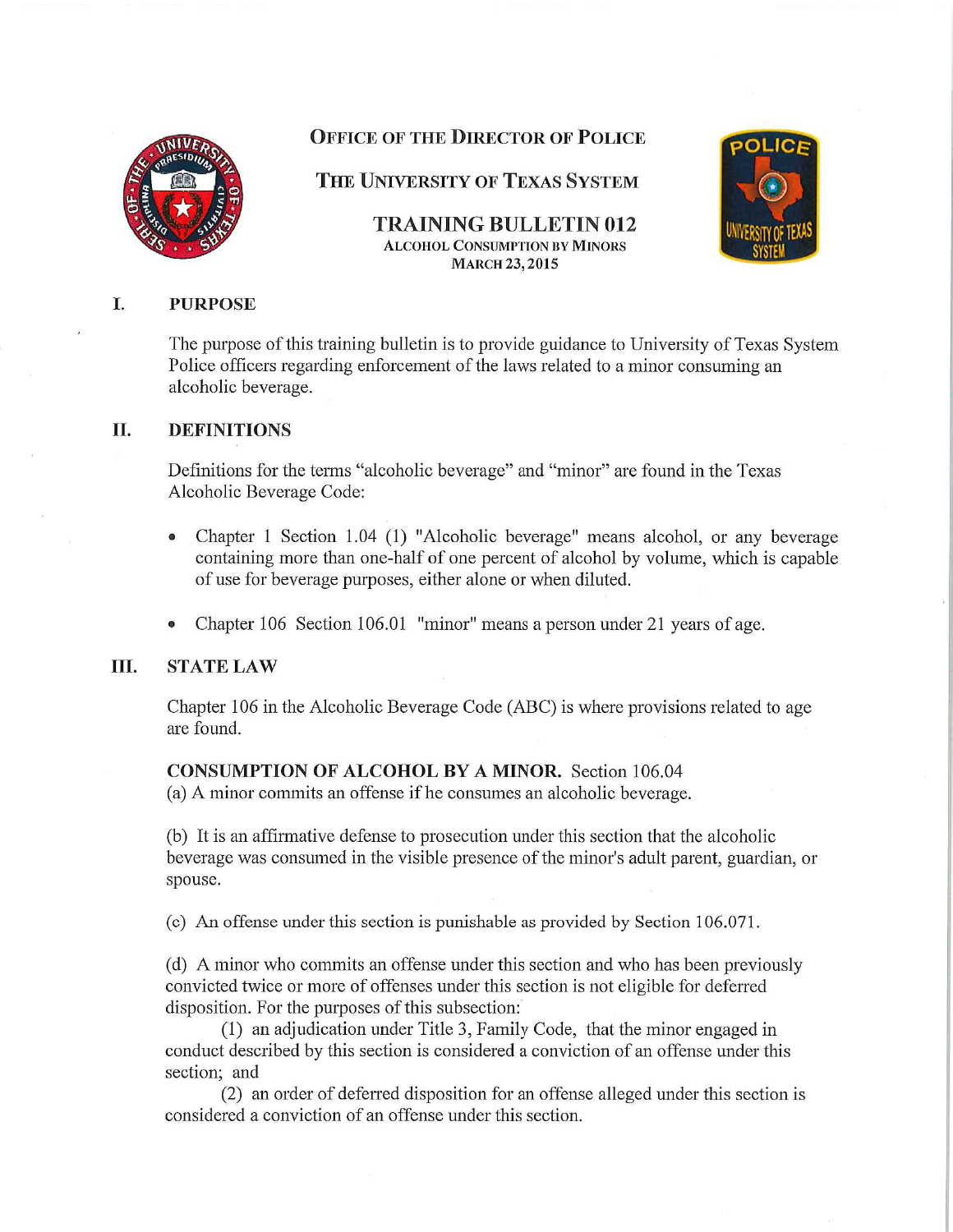Alcohol Consumption by Minors March 16, 2015 Page 2

(e) Subsection (a) does not apply to a minor who:

(1) requested emergency medical assistance in response to the possible alcohol overdose of the minor or another person;

(2) was the first person to make a request for medical assistance under Subdivision (1); and

(3) if the minor requested emergency medical assistance for the possible alcohol overdose of another person:

- (A) remained on the scene until the medical assistance arrived; and
- (B) cooperated with medical assistance and law enforcement personnel.

### **FAILURE TO IDENTIFY** TEXAS PENAL CODE Chapter 38.02

(a) A person commits an offense if he intentionally refuses to give his name, residence address, or date of birth to a peace officer who has lawfully arrested the person and requested the information.

(b) A person commits an offense if he intentionally gives a false or fictitious name, residence address, or date of birth to a peace officer who has:

(1) lawfully arrested the person;

(2) lawfully detained the person; or

(3) requested the information from a person that the peace officer has good cause to believe is a witness to a criminal offense.

## **IV. PROCEDURE**

The key word in the applicable ABC statute is the term "consume". Officers must establish the necessary elements to prove the minor consumed an alcoholic beverage. UTSP officers typically rely on their observations as a law enforcement officer to address consumption. As examples, these include:

- (1) Officer observed the minor drinking from a container clearly marked as an alcoholic beverage (e.g. a labeled bottle or beer container).
- (2) Officer observed a minor consume from a container not marked as an alcoholic beverage but the officer verified by sight/smell that the container contained an alcoholic beverage (e.g. a red Dixie cup).
- (3) Prior to being asked by the officer, the minor admits to consuming an alcoholic beverage. The officer should confirm that, at the time of consumption, the minor was not in the visible presence of the minor's adult parent, spouse or guardian.